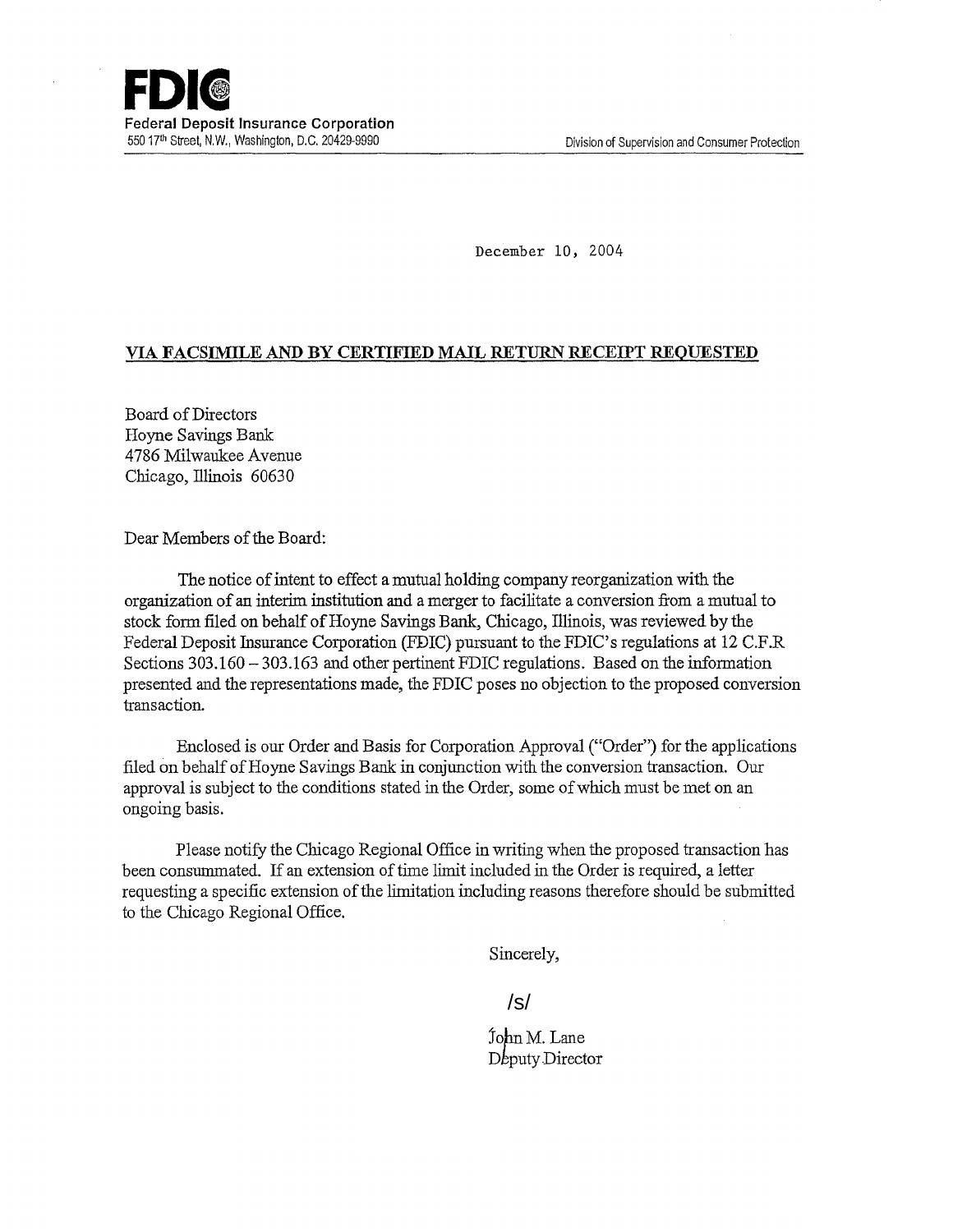## FEDERAL DEPOSIT INSURANCE CORPORATION

Hoyne Savings Bank Chicago, Cook County, Illinois

Application for Consent to Merge

## ORDER AND BASIS FOR CORPORATION APPROVAL

Pursuant to Section lS(c) and other provisions ofthe Federal Deposit Insurance Act (FDI Act), an application has been filed on behalf of Hoyne Savings Bank, Chicago, Illinois (Mutual Institution), currently an Illinois-chartered mutual savings bank and Savings Association Insurance Fund (SAIF) member with total resources of \$335,941,000 and total deposits of \$271,414,000 as of September 30, 2004, for the FDIC's consent to merge with Interim Two Federal Savings Bank (In Organization), Chicago, Illinois, a proposed new interim federallychartered stock savings bank.

The transaction is to effect the Mutual Institution's plan of reorganization, which, solely to facilitate such undertaking, provides for:

- Mutual Institution will organize an interim federal stock savings bank, Interim One Federal Savings Bank (Interim One), as a wholly-owned subsidiary;
- Interim One will organize an interim federal stock savings bank, Interim Two Federal Savings Bank (Interim Two), as a wholly-owned subsidiary. Interim One will organize a federal stock holding company (Hoyne Financial Corporation), as a wholly-owned, federally-chartered stock subsidiary and capitalize it with \$9 ,500,000;
- The Mutual Institution will exchange its mutual charter for an Illinois stock bank charter to become a stock bank (Stock Bank), and Interim One will exchange its charter for a federal mutual holding company charter to become a mutual holding company (Hoyne Savings, MHC).
- Simultaneously with the above transaction, Interim Two will merge with and into the Stock Bank, with the Stock Bank as the resulting institution.
- In connection with the foregoing, the shares of stock of the Stock Bank that were deemed to be constructively owned by the fanner members of the Mutual Institution will be deemed to have been transferred to Hoyne Savings, MHC.
- Hoyne Savings, MHC will contribute the shares of the Stock Bank to Hoyne Financial Corporation, and the Stock Bank will become a wholly-owned subsidiary of the Hoyne Financial Corporation.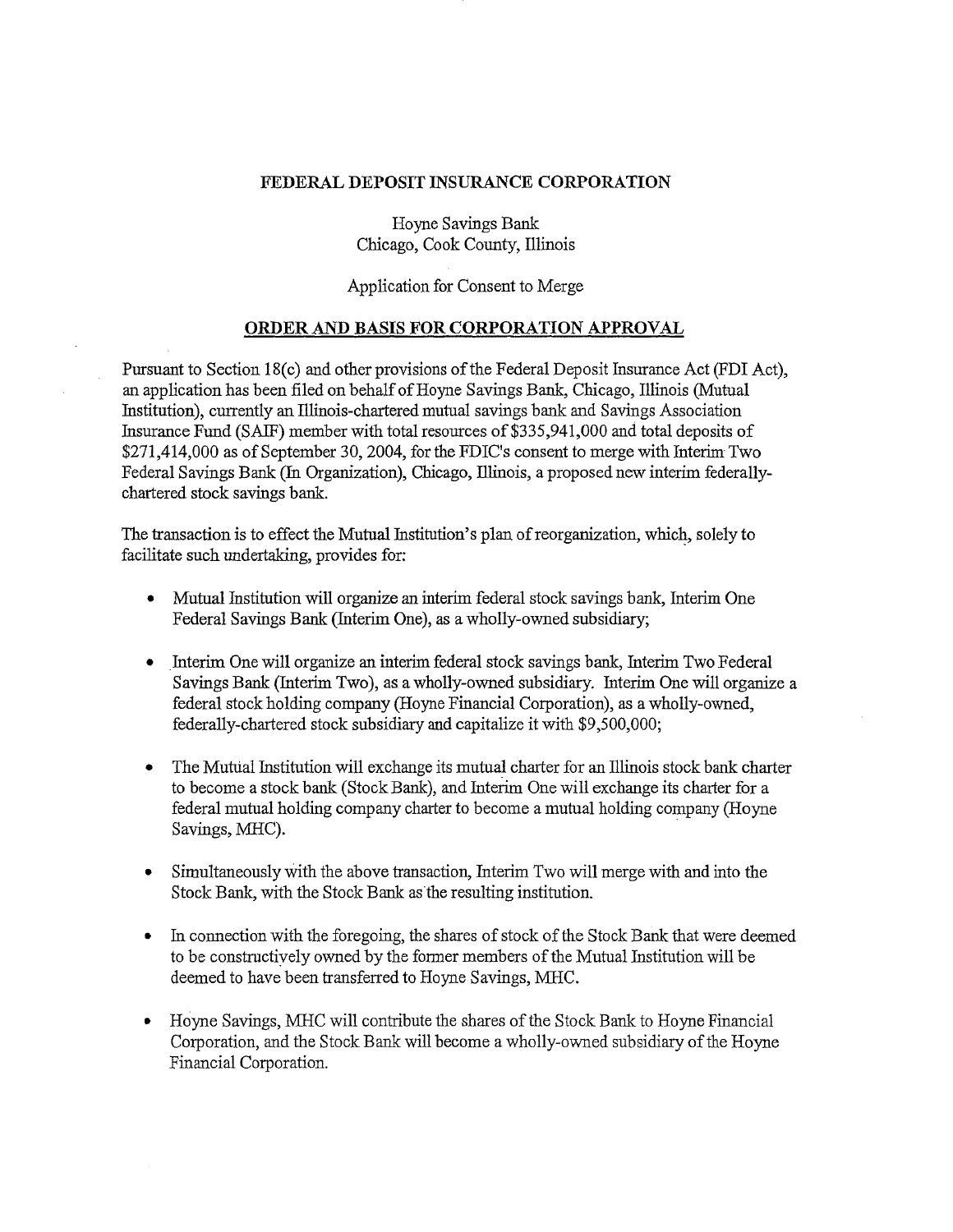The Stock Bank will continue to operate with the title of Hoyne Savings Bank, Chicago, lllinois, and its deposits will continue to be insured under the SAIF. Applications for the establishment of Hoyne Savings, MHC, for Hoyne Financial Corporation to acquire Hoyne Savings Bank subsequent to its conversion to a stock savings bank, and for Hoyne Savings Bank to be deemed a "savings association" for purposes of section  $10(1)$  of the Home Owners' Loan Act, as amended, are under consideration by the Office of Thrift Supervision (OTS). Following consummation of the merger, Hoyne Savings Bank will operate the same banking business; with the same management, and at the same locations as Mutual Institution. The proposed transaction will not alter the competitive structure of banking in the market served by Mutual Institution. Hoyne Savings Bank's main office will be at 4786 Milwaukee Avenue, Chicago, lllinois.

Notice of the proposed transaction, in a form approved by the FDIC, has been published pursuantto the FDI Act. A review of available information, including the Community Reinvestment Act (CRA) Statement of Mutual Institution, discloses no inconsistencies with the purposes of the CRA. The resulting institution is expected to continue to meet the credit needs of its entire community, consistent with the safe and sound operation of the institution.

In connection with the application, the FDIC has taken into consideration the financial and managerial resources and future prospects of the proponent banks and the resulting bank, the convenience and needs of the community to be setved, and the effectiveness of any insured depository institution involved in the proposed merger transaction in combating money laundering activities. Having found favorably on all statutory factors and having considered other relevant information, including reports on the competitive factors furnished by the Comptroller of the Currency, the Board of Governors of the Federal Reserve System, the OTS, and the Attorney General of the United States, it is the FDIC's judgment that the application should be and is hereby approved, subject to the following conditions:

- 1. That the transaction may not be consummated unless the Plan of Reorganization from a mutual savings bank to a mutual holding company receives prior approval by an affirmative vote of at least a majority of the total votes eligible to be cast by Mutual Institution's depositors;
- 2. That, except for the proposed transfer of stock to Hoyne Financial Corporation, no shares of the stock of Hoyne Savings Bank shall be sold, transferred or otherwise disposed of, to any person (including any Employee Stock Ownership Plan) unless prior notice is provided to, and non-objection is received from the FDIC;
- 3. That, prior to the sale, transfer, or other disposition of any shares of Hoyne Financial Corporation by Hoyne Savings, MHC to any person (including any Employee Stock Ownership Plan), or a conversion of the Hoyne Savings, MHC to stock form, Hoyne Savings Bank will provide written notification to the FDIC and provide the FDIC with copies of all documents filed with state and federal banking and/or securities regulators in connection with such sale, transfer, disposition, or conversion;
- 4. That should any shares of the stock of Hoyne Savings Bank or Hoyne Financial Corporation be issued to persons other than Hoyne Savings, MHC, any dividends